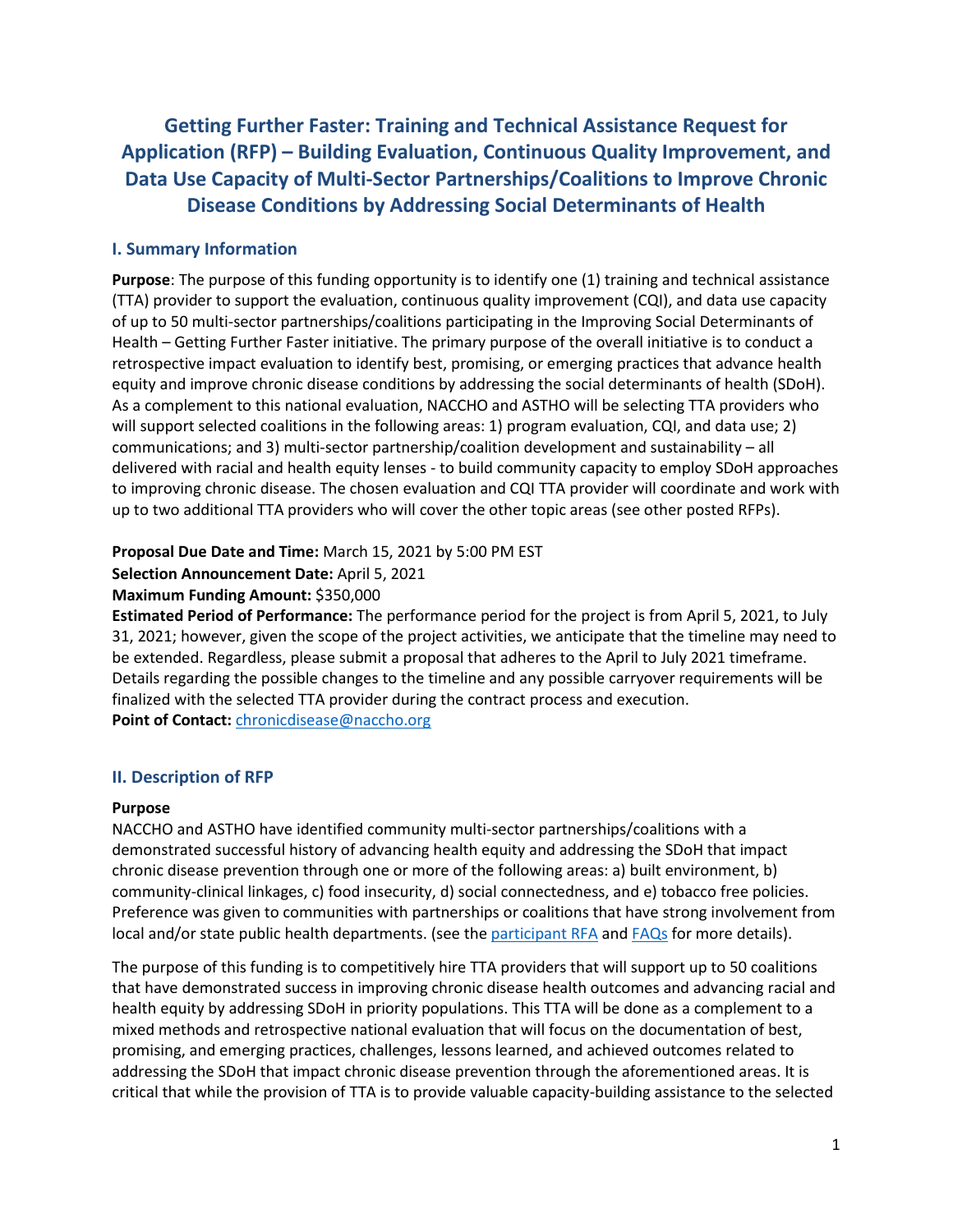coalitions, building upon their prior successes to advance their current and future efforts, this support should not detract from the ability of selected coalitions to fully and actively engage in the national evaluation.

Based upon the TTA scope that was outlined in the participant RFA and an assessment of grantee needs, TTA support is needed in program evaluation, CQI, data application, communications, partnership development, racial and health equity, and sustainability efforts related to employing SDoH approaches to improving chronic disease. The TTA for this project across topic areas should be conducted through culturally responsive practices and with a racial and health equity lens. This includes designing a TTA process that acknowledges and highlights the viewpoints and experience, particularly those based on institutionalized racism and discrimination and/or disadvantage of other social categories, of the participating communities. Both process and output assessments are required within each, and across all, TTA topic areas. Results from these assessments are expected to be documented and shared in a formal TTA summary report with the participating communities and the funding partners, comprised of CDC, NACCHO, and ASTHO.

This RFP focuses on providing TTA in the areas of program evaluation, CQI, and using data to inform program implementation and sustainability efforts – all incorporating racial and health equity principles and practices – and will include a series of deliverables that support the following objectives:

- 1. Increase capacity to assess impact of activities and conduct local equity-focused evaluations.
- 2. Employ CQI approaches to assess existing SDoH strategies, in conjunction with the national evaluator.
- 3. Use data to increase the sustainability of current SDOH efforts to address barriers and assets for improving chronic disease prevention.
- 4. Apply racial and health equity principles and approaches within and across all TTA topics.

These objectives will complement and support the TTA from other providers (see other RFPs) in the areas of developing strategies for communicating impact, including sharing evaluation findings/results to the larger community and key stakeholders, and multi-sector partnership/coalition development and sustainability.

The TTA provided through this RFP will focus on the following areas and be applied through a racial and health equity lens:

- 1. **Employing Evaluation and CQI Techniques**: evaluation and CQI techniques, best practices, and resources to support local evaluation and CQI efforts, including data collection, analysis, and application.
- 2. **Using Evaluation, CQI, and Data to Inform Practice, Improvement, and Sustainability**: methods for using data, both primary and secondary, to inform program implementation, improvement, and sustainability efforts

This TTA will inform tailored coalition action plans for each site that will incorporate successful approaches and next steps to addressing the SDoH for improving health outcomes for chronic disease conditions. The coalition action plans may include planned action, assessment, communications, and sustainability components, to help sites build on prior accomplishments and successes.

### **Eligibility**

Providers with demonstrated experience providing expert TTA in employing evaluation, CQI, and data application techniques to inform practice, improvement, and sustainability to a large cohort of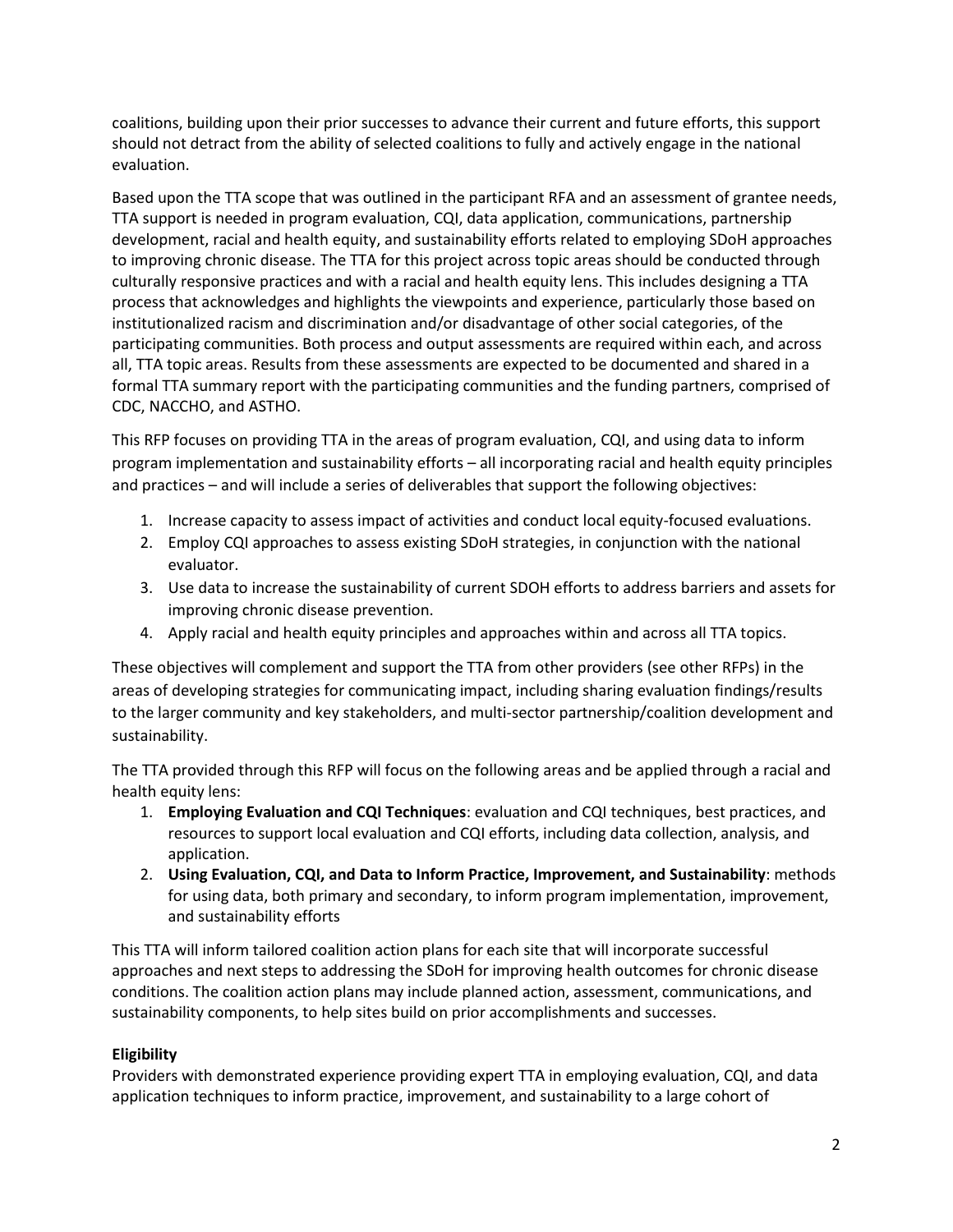communities are eligible to apply. All TTA provided must include culturally responsive practices and be centered in racial and health equity, delivered to a large-scale for community-level multisectoral partnerships/coalitions, which includes local and state public health departments, and be relevant to addressing chronic disease conditions employing one or more of the SDoH areas indicated above.

### **Project Activities/Expected Outcomes/Expectations and Deliverables**

All selected TTA providers will work collaboratively with each other, NACCHO, ASTHO, CDC, an evaluation contractor, and the community partnerships/coalitions to ensure that the TTA complements and does not detract from the national evaluation.

This collective TTA will build the capacity of sites through the following four areas: 1) Employing Evaluation, CQI, and Data Application Techniques, 2) Communicating Impact, 3) Using Evaluation and CQI, and Data to Inform Practice, Improvement, and Sustainability, and 4) Creating and Sustaining Multi-Sector Partnerships/Coalitions – all provided with a racial and health equity lens. This includes training and supporting sites to adopt and employ tailored coalition action plans applying TTA content, resources, and data-informed and innovative practices to address the SDoH for improving health outcomes for chronic disease conditions. The coalition action plans will include, and build on, existing work of the identified communities that is highlighted in the national evaluation and the TTA process and may include action, assessment, communications, and sustainability planning. It is expected that TTA activities will be designed for both the entire cohort, as well as more tailored TTA to sub-cohorts, based upon site needs. Trainings and products developed by TTA providers will also be designed to be relevant, within reason, to other (non-awarded) communities engaged in chronic disease work to broaden the program's impact. Below is a proposed outline of the project deliverables.

### **Deliverable 1: Lead the Development of Coalition Action Plans**

- All TTA providers will collectively work with sites to develop and implement coalition action plans tailored to each partnership/coalition, which will incorporate all of the following TTA areas:
	- o **Employing Evaluation and CQI Techniques**: Information on how sites plan to continue their local evaluation and quality improvement efforts based on tools and resources available to them.
		- **Example:** Identify techniques for evaluating impact on refugee and immigrant populations, trainings on data sharing across multiple organizations, best practices for engaging community in the evaluation process, training on conducting social network analysis, support the development of a formal theory of change model, etc.
	- o **Using Evaluation and CQI to Inform Practice, Improvement, and Sustainability**: Information on how to utilize results from evaluations to inform future implementation of initiatives, programs, and policies, as well as sustain current work
		- Example: Identify innovative ways to incorporate the management of SDoH effectively into care models, connect SDoH initiatives to better patient outcomes and lowered health care costs to inform the inclusion of this work in clinical settings, develop strategic planning tools and resources to identify and propose innovative solutions to improve local food production and delivery systems, etc.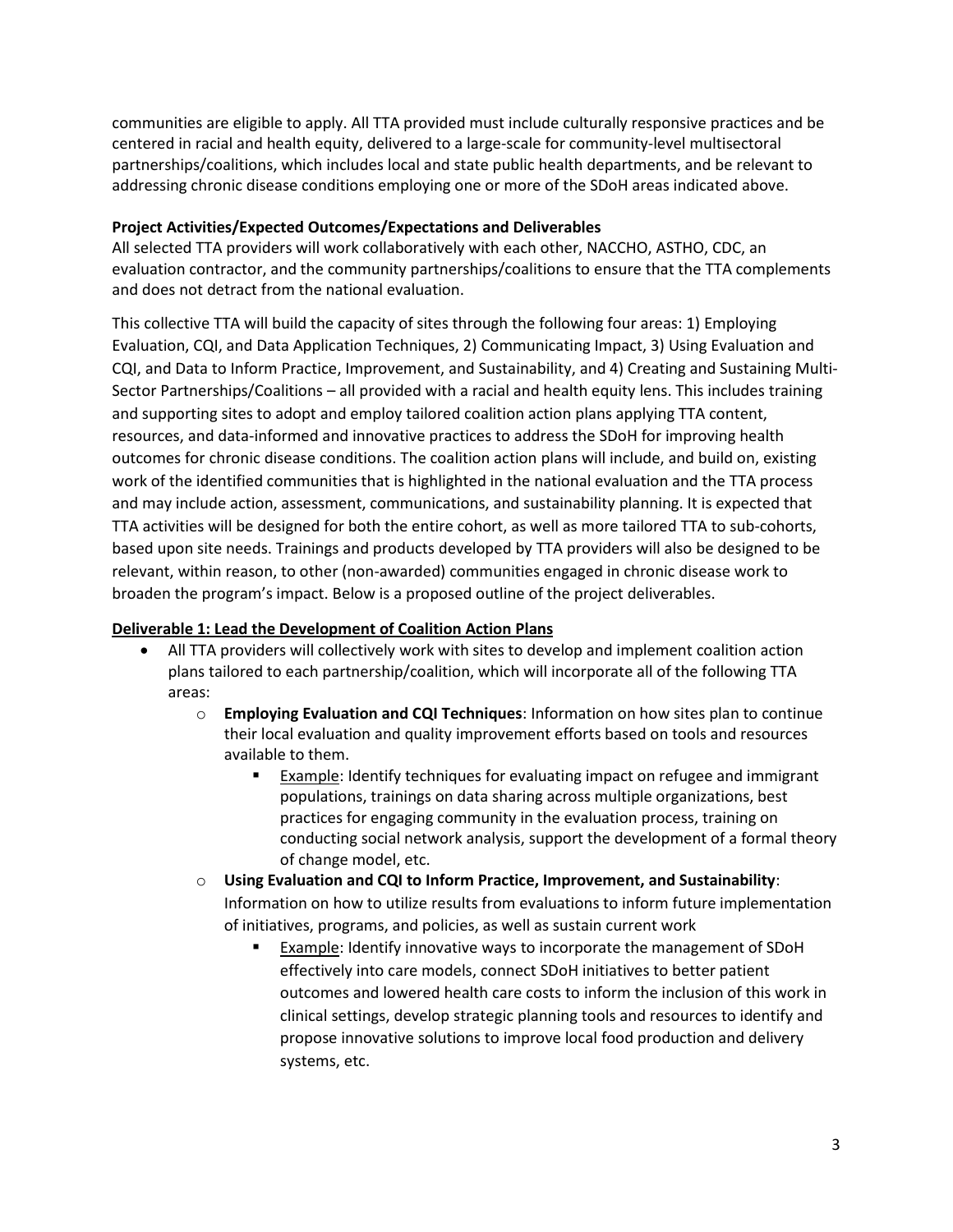- o **Communicating Impact**: Message tailoring and dissemination strategies that can be implemented, incorporating local and national evaluation results, to communicate program impact to the larger community and key stakeholders.
	- Example: Develop strategies for better communication with residents and decision makers affected by policy change, translate evaluation results into powerful communications directly supporting policy advocacy, identify strategies to communicate the connection between healthy food and health and well-being and how to access the services and resources to maintain food security, etc.
- o **Creating and Sustaining Multi-Sector Partnerships/Coalitions**: Strategies on identifying partners, forming coalitions, organizing, and meaningfully involving community stakeholders, and sustaining engagement over time.
	- Example: Develop strategies to sustain collaborations with the E-Referral Network Providers, building trust and relationships to improve health during the COVID-19 pandemic, techniques for including partners not traditionally involved in the health care delivery system to improve quality of care as measured by chronic diseases known to be related to food insecurity, etc.
- All components of the coalition action plan will be developed and implemented through a racial and health equity lens.
- The evaluation, CQI, and data application TTA provider will be responsible for leading the coalition action planning development and implementation process in coordination with the other TTA providers. This includes training sites on action and measurement planning and incorporating elements from the other TTA providers pertaining to communicating impact and creating and sustaining multi-sector partnerships/coalitions.
- All TTA providers will be responsible for reviewing and providing feedback on submitted coalition action plans.

# **Deliverable 2: Develop and Deliver Virtual TTA Workshops**

- All TTA providers will jointly participate in a TTA kick-off call with all sites in April 2021 (date TBD).
- Collectively, TTA providers will develop, coordinate and deliver virtual workshops covering the four (4) above TTA areas to the following audiences:
	- $\circ$  All-cohort: Interactive 90-minute webinars/workshops for all coalition-awardees facilitated 1-2 times per month between April and July 2021 (5 total: 3 for the evaluation, CQI, and data application topics; 1 for the communicating impact topic; and 1 for the creating and sustaining multi-sector partnerships/coalitions topic).
	- o Sub-cohort: Interactive, deep dive 60-90-minute workshops for sub-cohorts of coalition grantees, grouped by interest in each TTA area, with 3-4 sub-cohort workshops developed and facilitated on evaluation, CQI, and data application; 2 on communicating impact, and 2 on creating and sustaining multi-sector partnerships/coalitions (or 7-8 sub-cohort workshops total, offered over 4 months (April to July 2021).
- For this RFP, content should be relevant to evaluation, CQI, and data application, and include best/promising/data-informed/innovative methods/strategies/practices, tool/resource recommendations, and case examples.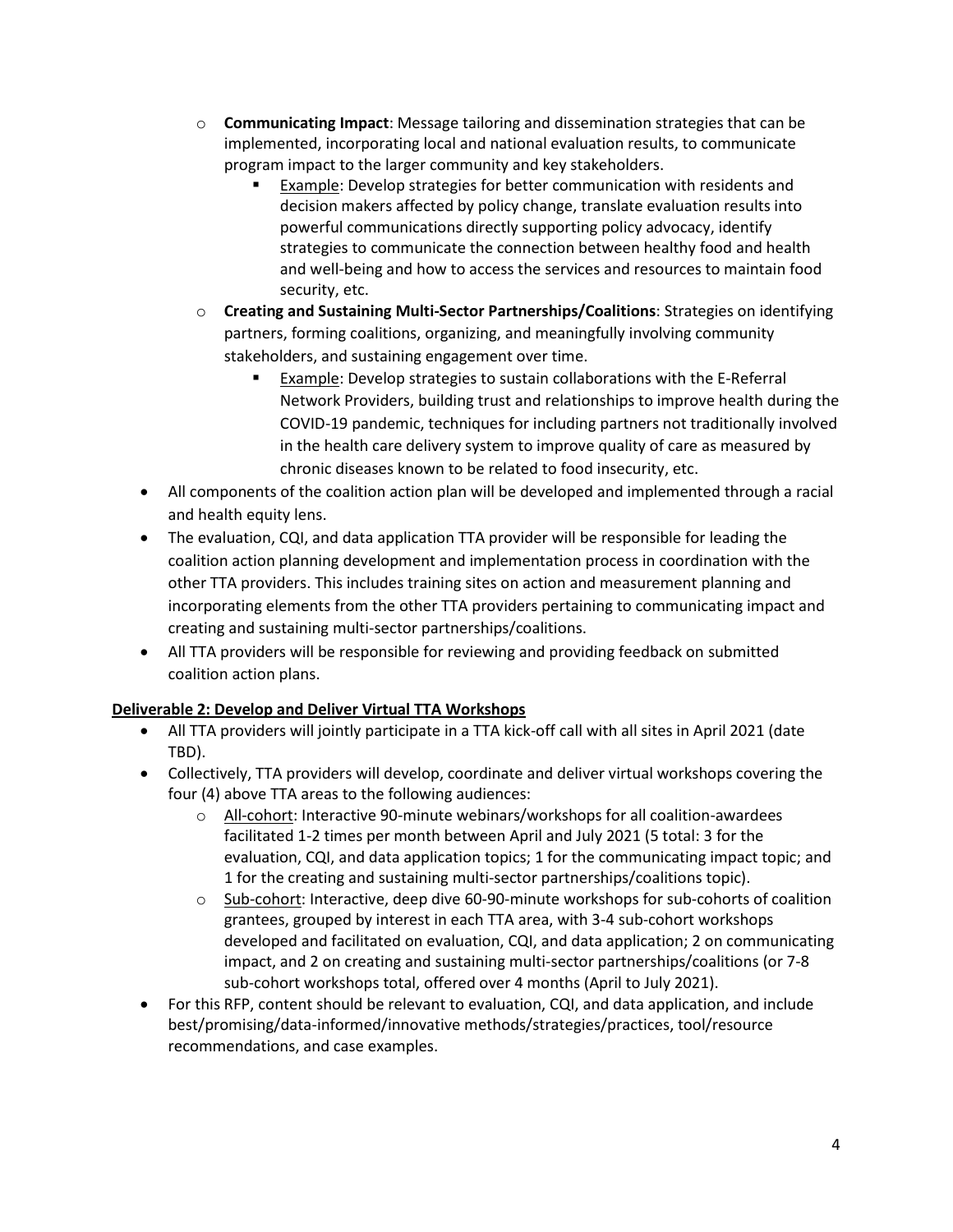### **Deliverable 3: Provide 1:1 TTA**

• Each TTA provider will provide individualized, tailored TTA to coalition-grantees on an as-needed basis (i.e., requested by grantees) between April and July 2021, further providing relevant best/promising/data-informed/innovative methods/strategies/practices, tool/resource recommendations, and case examples. A brief monthly summary of TTA calls is to be provided to NACCHO and ASTHO by each TTA provider.

### **Deliverable 4: Create/Tailor and Provide TTA Resource**

• Throughout the grant period each TTA provider will develop/tailor a minimum of two (2) resources for their TTA area based upon site needs, but also relevant to broader (i.e., nongrantee) audiences. These are to be in addition to already existing tools/resources that are to be shared throughout the period of performance. Examples could include developing a replication toolkit comprised of resources, both developed by the TTA provider or within the public domain; or creating a directory of relevant secondary data sources relevant to addressing chronic disease conditions by employing the five (5) SDoH areas of focus, among others.

### **Deliverable 5: Lead Project Coordination and Joint TTA Plan**

- All TTA providers will be required to join monthly project coordination calls with ASTHO, NACCHO, CDC, and other consultants to ensure project timelines and activities are aligned and do not create scheduling conflicts.
- Selected TTA providers will also be expected to co-develop and manage a comprehensive TTA plan, under NACCHO and ASTHO's guidance, to inform overall project design and execution.
- The TTA provider chosen for this RFP will be responsible for leading the coordination of all TTA providers and ensuring there is alignment between all areas of TTA outlined above.

### **Deliverable 6: Co-develop and Administer a TTA Assessment**

• Selected TTA providers will also be expected to co-develop, administer, and summarize the findings from a pre-post assessment, in consultation with NACCHO, ASTHO, CDC, and the national evaluator, to capture changes in knowledge, skills, and abilities of participants, customer satisfaction, and other process and output metrics, as a results of TTA provided.

### **Availability of Funds**

NACCHO intends to award up to \$350,000 for the activities described in this RFP for one (1) evaluation, CQI, and data application TTA provider. Applicants, however, are allowed to submit an application for more than one TTA topic/RFP.

# **III. Requirements for Financial Award**

### **Allowable Expenses**

Funds may not be used for equipment purchases. Per HHS requirements, funds awarded under this RFP are prohibited from being used to pay the direct salary of an individual at a rate in excess of the federal Executive Schedule Level II (currently \$197,300).

### **Required Grant Activities to be Covered by Award**

- 1. Lead the development of individual coalition action plans for participating sites in coordination with other TTA providers.
- 2. Participate in a TTA provider kick-off call for all sites.
- 3. Host three (3) all-cohort and three-to-four (3-4) sub-cohort virtual sessions/trainings with sites.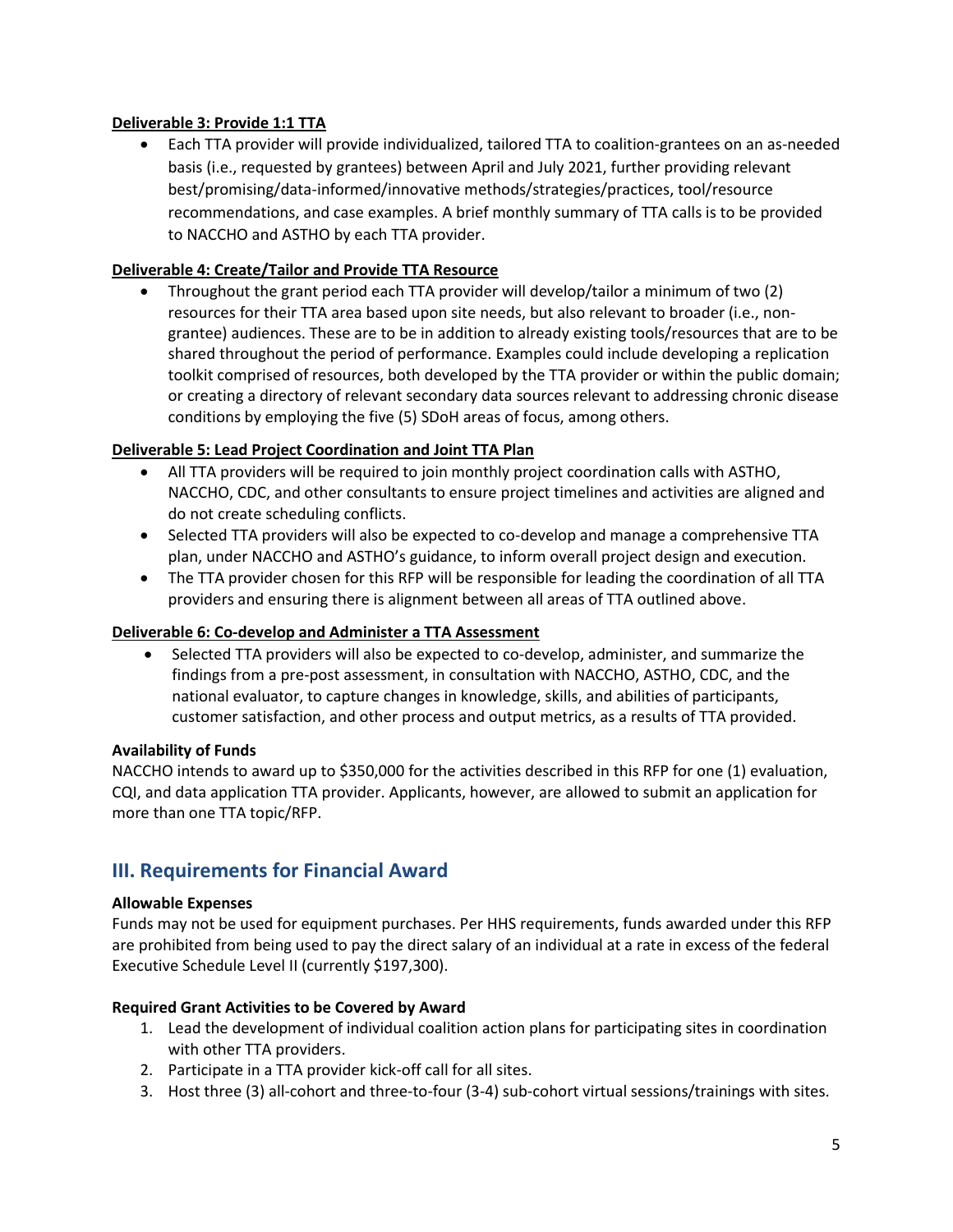- 4. Provide and document 1:1 ad hoc TTA to requesting sites pertaining to evaluation, CQI, and data application.
- 5. Create/Tailor two (2) and provide additional relevant tools and resources.
- 6. Participation in monthly project planning/coordination calls.
- 7. Develop a joint TTA plan, co-developed with other TTA providers.
- 8. Provide feedback on submitted coalition action plans, in coordination with the other TTA providers.
- 9. Co-develop, administer, and summarize the findings from a pre-post assessment to capture changes in knowledge, skills, and abilities of participants, customer satisfaction, and other process and output metrics, as a result of TTA provided.

### **Period of Performance**

The end date of the performance period for the project is July 31, 2021; however, given the scope of the project activities, we anticipate that the timeline may need to be extended. Regardless, please submit a proposal that adheres to the April to July 2021 timeframe.

| <b>Month</b>      | <b>Activities</b>                                              |  |  |  |  |  |
|-------------------|----------------------------------------------------------------|--|--|--|--|--|
| <b>March 2021</b> | TTA provider(s) on-boarded                                     |  |  |  |  |  |
| <b>April 2021</b> | TTA provider(s) participate in an all-cohort TTA kick-off call |  |  |  |  |  |
|                   | Pre TTA assessment summary report                              |  |  |  |  |  |
|                   | All-cohort TTA workshop*                                       |  |  |  |  |  |
|                   | Sub-cohort TTA workshop(s)*                                    |  |  |  |  |  |
|                   | Ad hoc TTA                                                     |  |  |  |  |  |
| <b>May 2021</b>   | All-cohort TTA workshop*                                       |  |  |  |  |  |
|                   | Sub-cohort TTA workshop(s)*                                    |  |  |  |  |  |
|                   | Ad hoc TTA                                                     |  |  |  |  |  |
|                   | Resource(s) developed#                                         |  |  |  |  |  |
| <b>June 2021</b>  | All-cohort TTA workshop*                                       |  |  |  |  |  |
|                   | Sub-cohort TTA workshop(s)*                                    |  |  |  |  |  |
|                   | Ad hoc TTA                                                     |  |  |  |  |  |
|                   | Resourced(s) developed#                                        |  |  |  |  |  |
| <b>July 2021</b>  | All-cohort TTA workshop*                                       |  |  |  |  |  |
|                   | Sub-cohort TTA workshop(s)*                                    |  |  |  |  |  |
|                   | Ad hoc TTA                                                     |  |  |  |  |  |
|                   | Pre-post assessment summary report                             |  |  |  |  |  |

Notes:

\* Three (3) 90-minute all-cohort workshop and three-to-four (3-4) 60-90-minute sub-cohort workshops are required for each TTA topic area and may be scheduled across April to July in consultation/ coordination with NACCHO, ASTHO, and CDC.

# A minimum of two (2) resources/tools are required for each TA topic area and must be finalized in consultation with NACCHO, ASTHO, and CDC no later than May 31, 2021, for the first resource, and June 30, 2021, for the other(s).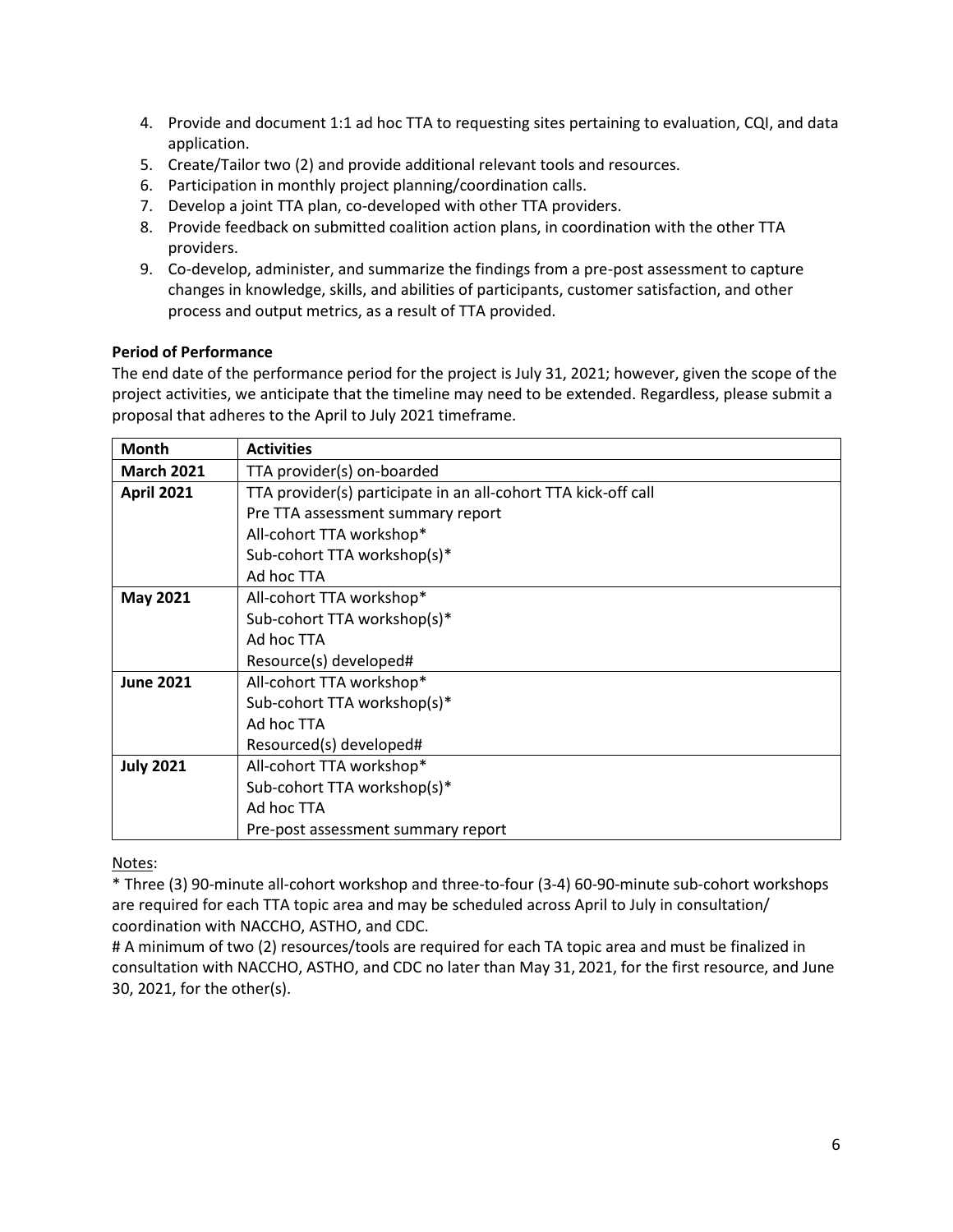## **IV. Required Proposal Content and Selection Criteria**

Applications will be reviewed and scored by NACCHO, ASTHO, and CDC based on the following criteria, totaling 100 points:

| Criteria                       | <b>Weights of Criteria</b> |
|--------------------------------|----------------------------|
| <b>Technical Approach</b>      | 40 points                  |
| <b>Staffing and Management</b> | 30 points                  |
| Similar or Previous Experience | 30 points                  |

### **A. Technical Approach**

- a. A description of the process proposed to meet each of the deliverables listed above.
- b. A detailed work plan and timeline of all the activities that will be conducted for successful implementation of the project.

### **B. Staffing and Management**

- a. The applicant is to provide a staffing plan that demonstrates an understanding of the labor requirements for this task order to include proposed labor categories and levels of effort.
- b. The applicant is to provide a management plan that describes the approach for managing the work, to include subcontract management if applicable.
- c. The applicant is to provide the name of the primary staff and other significant contributors, including qualifications and role. Appendix may be used for CV and resume information.

### **C. Similar or Previous Experience**

- a. A description of the applicant's experience providing TTA that is centered in racial and health equity to large scale, community-level multisectoral partnerships/coalitions, local and state public health departments (L/SHD), tribal partners, and/or U.S. territories. Specifically supporting the documentation of best practices, challenges, lessons learned, and achieved outcomes related to addressing the social determinants of health (SDoH) and improving racial and health equity and chronic disease outcomes in priority populations within employing evaluation and CQI techniques and using evaluation, CQI, and data to inform practice and sustainability.
- b. Inclusion of at least two (2) examples of products that illustrate the applicant's expertise/ experience providing TTA in employing evaluation, CQI, and data application techniques to inform practice, improvement, and sustainability to a large cohort of communities. This can include example community-level action plans, a TTA provider plan, TTA materials on these topic areas and/or materials from communities that the TTA provider has previously worked with in showing how they used evaluation, CQI, and/or data use techniques to inform practice, improvement, and sustainability.

### **D. Budget and Budget Narrative**

**a.** Provide a detailed *fixed price per deliverable* budget, including detailed projected costs for the completion of the project. Maximum award is up to \$350,000. Please use the template link below which outlines the general format in which the budget should be presented. A budget narrative must accompany the budget and explain the costs associated with each proposed activity. If funding will go toward staff salaries, please include a copy of your negotiated fringe rate.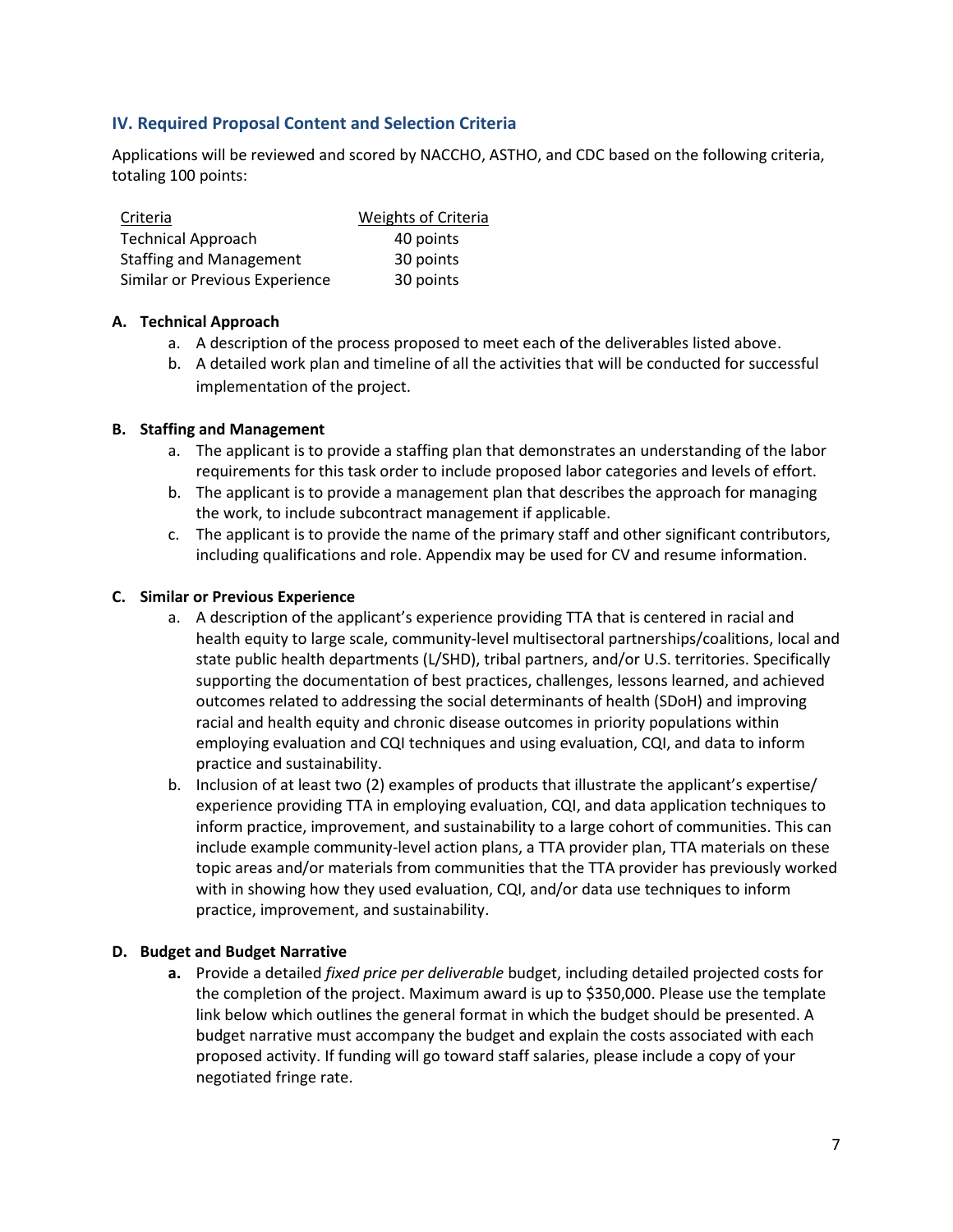**Attachment A – [Budget Template Excel Form](https://www.naccho.org/uploads/downloadable-resources/GFF-TTA-Budget-Template-and-Instructions.xlsx) Attachment B – [NACCHO Contract Template](https://www.naccho.org/uploads/downloadable-resources/NACCHO-Contract-Language.pdf)**

This amount includes all expenses incurred in the performance of the contract. This amount shall be paid for work that has been judged acceptable by NACCHO according to the following schedule:

- a. **Disbursement I: \$175,000** Upon completion of April and May activities outlined in the above period of performance timeline.
- b. **Disbursement II: \$175,000** Upon completion of June and July activities outlined in the above period of performance timeline and completion of all deliverables.
- **E. Response to Draft Contract**: NACCHO and selected applicant will enter into a *sub-grant* agreement. A draft agreement between NACCHO and the selected applicant is available in **Attachment B**. *Review the agreement's terms and conditions—including provisions related to publications; acknowledgement of federal support; copyright interests; conference, meeting and seminar materials; and logo use for conference and other materials—with your contracts officer and confirm that if selected, you will enter into this agreement, or identify and include any proposed changes with your proposal application. NACCH*O reserves the right to accept or decline any proposed changes to the terms and conditions. Significant proposed changes, which could affect the agreement's timely execution, may impact your selection as a successful applicant.
- **F. Additional Required Information**: Please download and complete the **[Certification of Non-](https://www.naccho.org/uploads/downloadable-resources/Certification-of-Non-Debarment.pdf)[Debarment](https://www.naccho.org/uploads/downloadable-resources/Certification-of-Non-Debarment.pdf)**, **[Vendor Information Form](https://www.naccho.org/uploads/downloadable-resources/Vendor-Form.pdf)**, and **[W-9](https://www.naccho.org/uploads/downloadable-resources/W-9-Blank.pdf)** to include in your application. All applicants must also include their responses (yes/no) to the following two questions within their application:
	- a. Does the organization have prior experience in Federal Contracting? (Y/N)
	- b. Has the organization completed a Single Audit? (Y/N)

| <b>COVER LETTER/ CONTACT INFORMATION</b>                                                                                                    |                      |              |       |       |  |  |  |  |
|---------------------------------------------------------------------------------------------------------------------------------------------|----------------------|--------------|-------|-------|--|--|--|--|
| <b>Organization Name</b>                                                                                                                    |                      |              |       |       |  |  |  |  |
| <b>Street Address</b>                                                                                                                       |                      |              |       |       |  |  |  |  |
|                                                                                                                                             | City/State/Territory |              |       |       |  |  |  |  |
| <b>Lead project contact</b> (agency-designated project contact for all matters pertaining to the project):                                  |                      |              |       |       |  |  |  |  |
| Name                                                                                                                                        |                      |              |       |       |  |  |  |  |
| Email                                                                                                                                       |                      |              |       |       |  |  |  |  |
| Phone                                                                                                                                       |                      |              |       |       |  |  |  |  |
|                                                                                                                                             |                      |              |       |       |  |  |  |  |
| <b>Lead finance contact</b> (agency-designated finance contact for all matters pertaining to processing contracts and<br><i>invoices</i> ): |                      |              |       |       |  |  |  |  |
| Name                                                                                                                                        |                      |              |       |       |  |  |  |  |
| Email                                                                                                                                       |                      |              |       |       |  |  |  |  |
| Phone                                                                                                                                       |                      |              |       |       |  |  |  |  |
|                                                                                                                                             |                      |              |       |       |  |  |  |  |
| <b>Contact List for Core Team:</b> The three- to six-person core TTA team that will be actively engaged to                                  |                      |              |       |       |  |  |  |  |
| achieve the goals. (add lines as needed)                                                                                                    |                      |              |       |       |  |  |  |  |
| <b>Name</b>                                                                                                                                 | Title                | Organization | Email | Phone |  |  |  |  |

# *APPLICATION*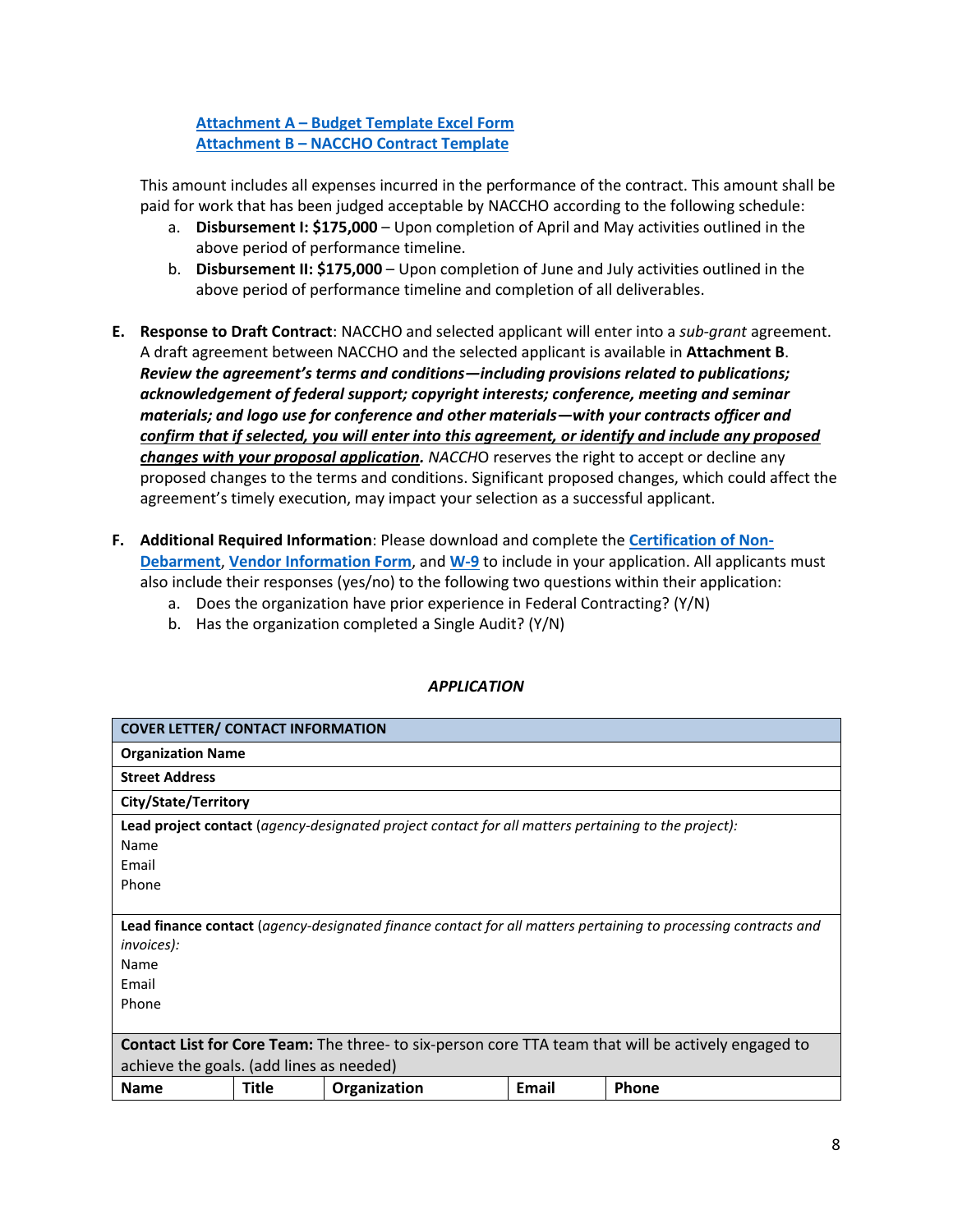#### **A. TECHNICAL APPROACH**

Description of process for meeting deliverables (see details above) Detailed workplan (see details above) Detailed timeline of activities (see details above)

### **B. STAFFING AND MANAGEMENT**

Staffing plan and management plan (see details above) Name, qualifications, and role of primary staff and significant (see details above)

#### **C. SIMILAR OR PREVIOUS EXPERIENCE**

Description of the technical assistance provider's experience (see details above) Attach at least two (2) examples of products that illustrate the applicant's expertise/experience.

#### **D. BUDGET & BUDGET NARRATIVE (ATTACH)**

Attach completed budget template

Attach completed budget narrative template

Attach copy of negotiated fringe rate (if funding will go toward staff salaries)

### **E. RESPONSE TO DRAFT CONTRACT**

A draft agreement between NACCHO and the selected applicant is available in **Attachment B**. *Review the agreement's terms and conditions—including provisions related to publications; acknowledgement of federal support; copyright interests; conference, meeting and seminar materials; and logo use for conference and other materials—with your contracts officer and confirm that if selected, you will enter into this agreement, or identify and include any proposed changes with your proposal application. NACCHO* reserves the right to accept or decline any proposed changes to the terms and conditions. Significant proposed changes, which could affect the agreement's timely execution, may impact your selection as a successful applicant.

#### **F. ADDITIONAL REQUIRED INFORMATION**

Attach completed [Certification of Non-Debarment](https://www.naccho.org/uploads/downloadable-resources/Certification-of-Non-Debarment.pdf) Attach completed [Vendor Information Form](https://www.naccho.org/uploads/downloadable-resources/Vendor-Form.pdf) Attach completed [W-9](https://www.naccho.org/uploads/downloadable-resources/W-9-Blank.pdf)

Response to the following two questions:

- a. Does the organization have prior experience in Federal Contracting? (Y/N)
- b. Has the organization completed a Single Audit? (Y/N)

### **V. Submission Information**

### **Application Procedure**

NACCHO must receive applications by 5:00 PM EST March 15, 2021. Please submit an electronic copy of